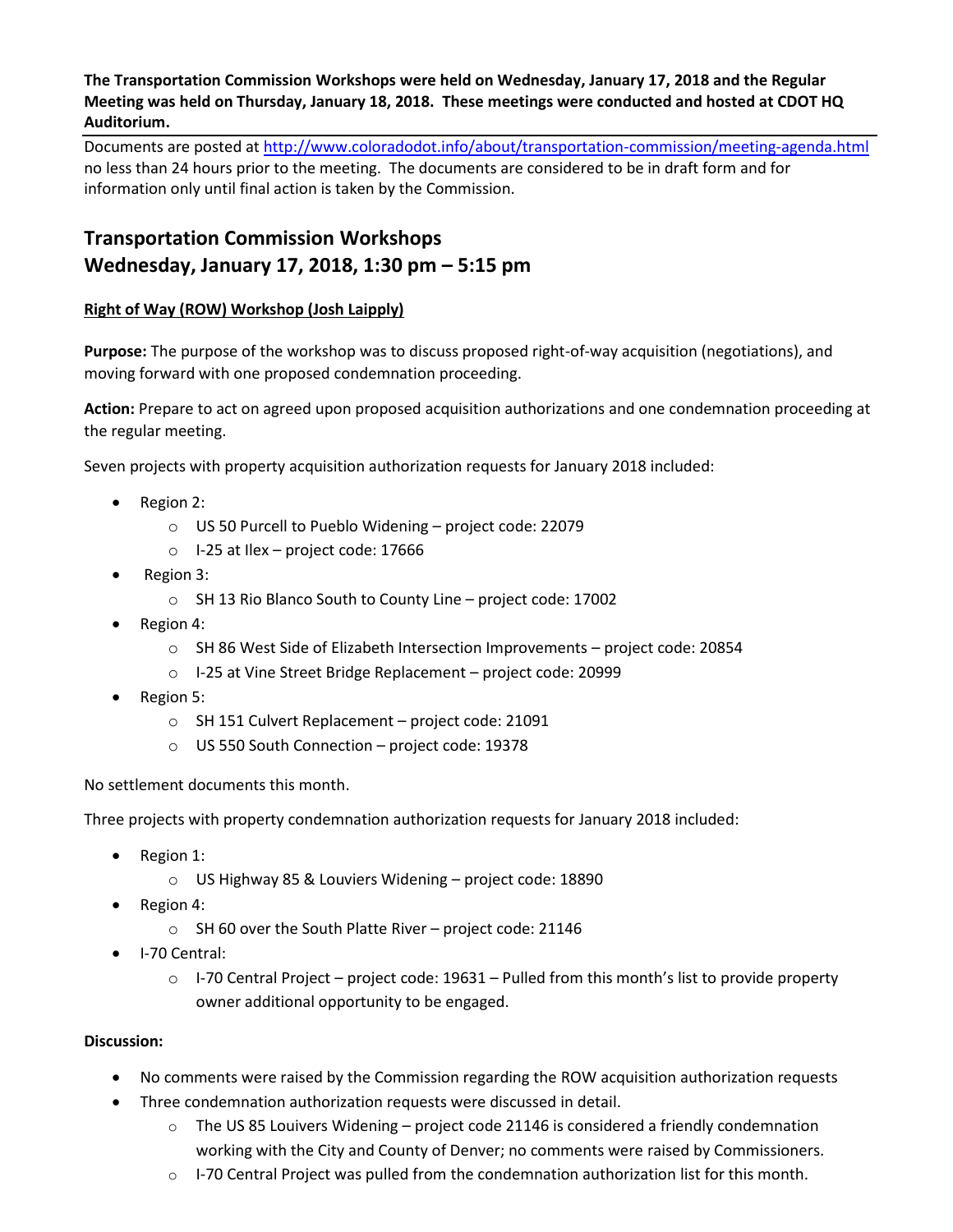$\circ$  SH 60 over the South Platte River – project code: 21146 – a new letter from the property owners' attorney was received and reviewed. The property owners, Kammerzells (and their attorney), are anticipated to attend the Regular Commission meeting tomorrow. Commissioners decided to wait to make any recommendations on this condemnation authorization until they hear testimony from the property owners and their attorney at the Regular Commission meeting tomorrow, Thursday, January 18, 2018.

#### **Workshop on Identification of Potential Ballot Projects for 2018 (Herman Stockinger and Debra Perkins-Smith)**

**Purpose:** to discuss the approach for statewide programs and review amended project lists as part of preparation for a potential ballot measure or other new funding source in 2018.

**Action:** Adopt a draft list of projects this month, including a strategy for statewide programs. It is important to note that the resolution is written in a way that allows, and in fact states the expectation that the list may be adjusted over time.

- Herman Stockinger noted this is an exciting time for transportation with the potential for new money to become available.
- Ballot advocates still intend to file sometime next week; and strongly support CDOT adopting a draft ballot list in order to know what are CDOT's and planning partner high priority projects.
- Resolution notes that this is not a final list and the Commission is not committing funds to projects.
- There are still many unknowns, including how much money would be available to spend; but there is potential for about \$360 million annually.
- Have visitors here today to comment on the draft ballot list they will be provided an opportunity later in the workshop.
- Last month discussed Statewide Program categories; took out bicycle/pedestrian category from statewide program as it is likely there will be a multimodal fund available; also took off asset management from the statewide programs.
- Discussion over how to leverage funding sources between SB267 and ballot dollars. What to be as judicious with funding as possible.
- Polling conducted suggests that the public would support investments in technology.
- Learned after discussion with Denver Metro Chamber not to constrain list of projects to align perfectly with dollar amounts. As a result, Regions 1, 2, and 4 have a bit more than RPP formula distribution, while Regions 3 and 5 still reflect RPP formulas.
- List represents approximately \$6.2 billion, with \$500 million for Statewide Programs.
- Potential additional funds of \$130 million could be part of the Governor's budget.
- A couple of Commissioners stressed the importance of keeping the list flexible.
- Executive Director Lewis noted that if a new list is required, the approvals would go through the same process as this list did.
- Commissioner D'Angelo suggested CDOT staff Executive Director Lewis and Herman Stockinger to get on a Denver Metro Chamber meeting agenda to describe the draft ballot project list and the process for project selection in more detail.
- Commissioner Stuart thanked staff for work completed to date and stressed the importance of continued outreach, and to stay cognizant of needs and wants of communities and users of the transportation system. For example, the draft ballot list is like a shopping list of needs, versus a wish list. This list is anticipated to change over time. Recommended to listen to comments from others here today, and don't prematurely eliminate projects from the list.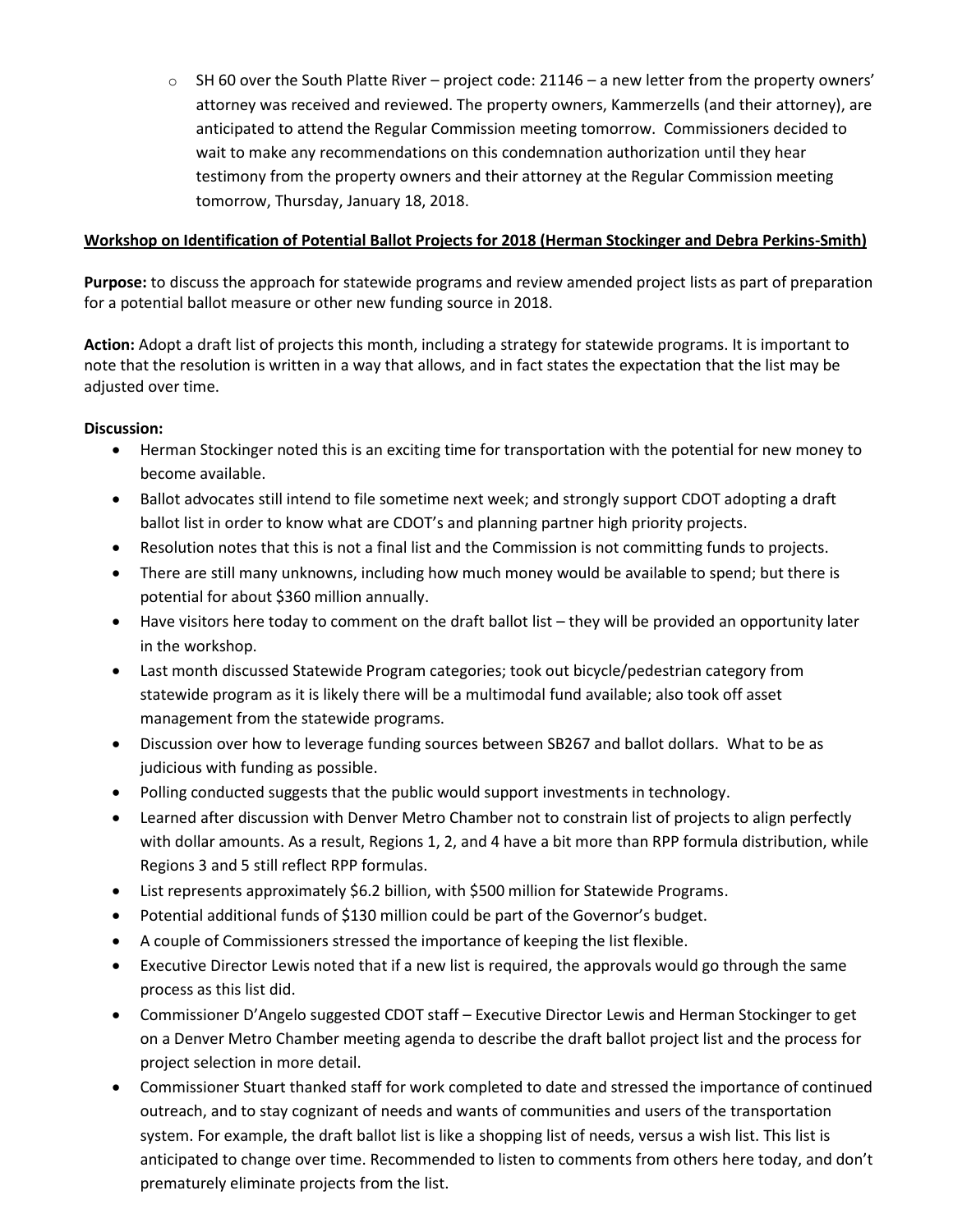- Herman Stockinger noted that it has been unfortunate that the Commission has met twice on this subject and the STAC has not gathered to provide input yet.
- Commissioner Gilliland stressed the importance of keeping in a multimodal perspective.
- David Krutsinger noted that elements of transit are included in highway projects, such as Park-n-Rides.
- Changes were made as late as last night and are highlighted in blue. Proposed statewide programs are the last page of the list, and the list calls out asset management project deficits too.
- Guests attending with comments on the draft ballot list were provided an opportunity to comment Most were happy with the adding back in of key projects:
	- $\circ$  Kevin Stanbridge, Deputy City and County Manager of Broomfield was glad to see I-25 N Express Toll Lane (ETL) project back on the list.
	- $\circ$  Kent Moorman, Regional Transportation Engineer, City of Thornton discussed RAMP approval of 120<sup>th</sup> to SH 7 along I-25 and has letter from council to submit to CDOT.
	- $\circ$  Audrey DeBarros, Executive Director of Commuting Solutions, thanked Commissioner Stuart for support, wants reasonable returns on investment for projects when communities are providing matches, and equitable treatment for northwest region multimodal network.
	- o Kathleen Bracke of Go Boulder echoed Audrey's comments. Need to leverage projects and build coalition model. There is longevity through the coalition approach. Return on investment is important. Expressed appreciation for the CDOT team, Johnny Olson, Commissioner Stuart, etc.
- Commissioners Stuart and Gilliland noted getting input from county hearings on the draft ballot list is also forthcoming and important, and thanked workshop visitors for their comments.
- Commissioners expressed overall support for approach to development of the draft ballot project list, and planned to approve the list.

#### **Road Usage Charge Workshop (Debra Perkins-Smith and Tim Kirby)**

**Purpose:** To update the Transportation Commission with the Department's ongoing and upcoming road usage charger (RUC) activities

**Action:** Informational item.

- Debra Perkins-Smith provided background regarding RUC at CDOT.
	- o There has been no gas tax increase in 25 years; cafe' standards will be up to 55.4 mpg by 2025, further decreasing gas tax revenues.
	- $\circ$  Blue Ribbon Panel from nine years ago made recommendations to focus on five funding mechanisms – one was the Bridge and Highway fund – now known as FASTER legislation, and another was RUC.
	- $\circ$  Since then RUC has moved slowly, but now momentum is building towards researching this funding source in more detail.
	- $\circ$  Last year conducted a pilot of RUC Tim to provide an overview of this pilot.
	- $\circ$  RUC West is a collection of 14 western states (from WASHTO) tracks for testing/using RUC are in three tiers:
		- $\blacksquare$  Tier 1 Oregon has a volunteer RUC program implemented
		- $\blacksquare$  Tier 2 Colorado is in this category have completed or are in the process of conducting RUC pilots
		- Tier 3 States that monitor RUC trends
- Question was raised regarding the rural/urban equity between states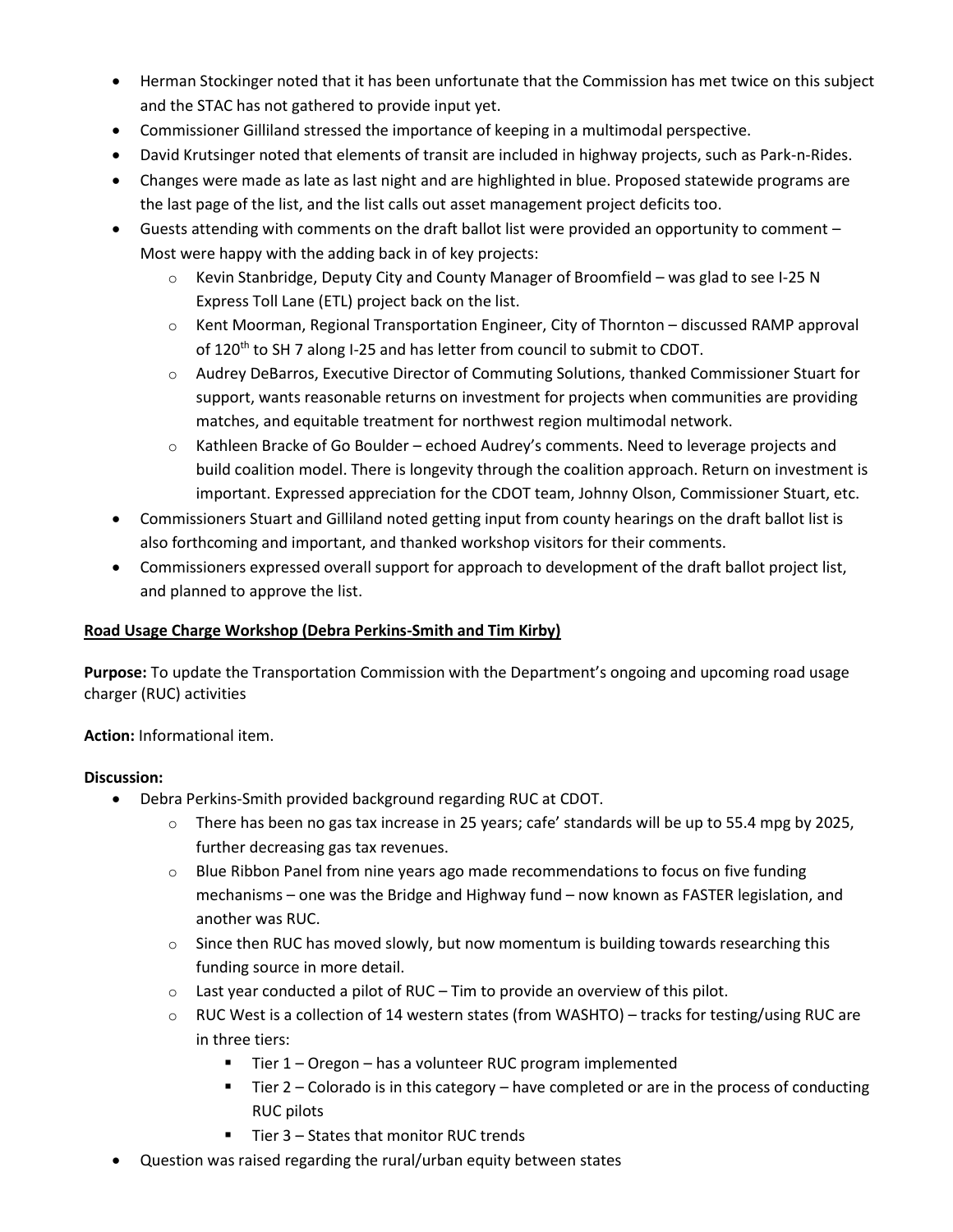- Debra mentioned back east that an I-95 Corridor coalition was formed to pilot RUC in association with toll roads – several states agreed to participate, but later backed out – Delaware and Pennsylvania remained.
	- Key issues being addressed include: privacy and data security, coordination synergies with tolls, charging out-of-state mileage, and variable rate structure.
- Minnesota is running a RUC pilot focused on mobility as a service e.g., Lyft and Uber service types
- Missouri uses horsepower of vehicle is the criteria for calculating auto registration fee schedule plan to have pilot lead to sunset of this method and replace with RUC.
- A regional pilot program Phase 1 is with other states is anticipated to be completed by mid-2018 determine how to conduct a RUC pilot among 11 states – Consultant to put together a proposal in February 2018. A grant for Phase 2 to test proposed approach for interoperability is anticipated.
- Tim Kirby provided an overview of CDOT's 4 month pilot for RUC that occurred between December 2016 and April 2017.
- Purpose of the pilot with 100-150 people representing a stratification in terms of geography and vehicle types was conducted to test the feasibility of RUC in Colorado in terms of how trips/travel length would be measured; no real cash exchanged hands.
- Participants were given three choices for tracking their trips full GPS 70% of participants selected this option; Non-GPS with 17% choosing this option; and odometer readings for 11% of participants (with some eventually requesting to migrate to the GPS option.
	- o Key takeaways from RUC pilot included:
		- RUC is technically feasible in Colorado
		- **Future policy related issues to be studied were developed with input from key** transportation leaders in Colorado
		- **Technology-based systems were highly accurate**
		- **Participant satisfaction was rated higher (93%) for those who chose technology options** vs. the manual option.
- Two issues among others identified as key to address included:
	- $\circ$  Roadway ownership public or private a concern how to distinguish e.g. agriculture access roads.
	- o Identify barriers to public acceptance.
- The final report on the 2016/2017 RUC Pilot Study and other information on the RUC Pilot Program is available at[: https://www.codot.gov/programs/ruc](https://www.codot.gov/programs/ruc)
- There exists a perception of rural/urban equity issue since rural areas generally require longer distance driving. It was noticed that rural drivers with older cars and lower mpg had an advantage with RUC by paying for miles traveled, as it was less costly than paying the gas tax to fill up their tanks in many instances.
- Question was raised about including freight/trucks; right now pilot focused only on passenger vehicles freight could be a future consideration.
- The need to define security was also raised by a Commissioner.
- Commissioner Hofmeister asked how RUC rates would be calculated when driving outside of Colorado.
- Tim noted that once the vehicle leaves Colorado, it no longer pays Colorado RUC for travel outside Colorado; Tim also noted that the more people are exposed to the concept of RUC the more support it seems to solicit.
- CDOT was awarded a Surface Transportation System Funding Alternatives (STSFA) program grant for \$500,000 to study RUC further, separately from the RUC West program. CDOT plans on using FHWA State Planning & Research (SPR) research funds (funds which can only be spent on research projects) for this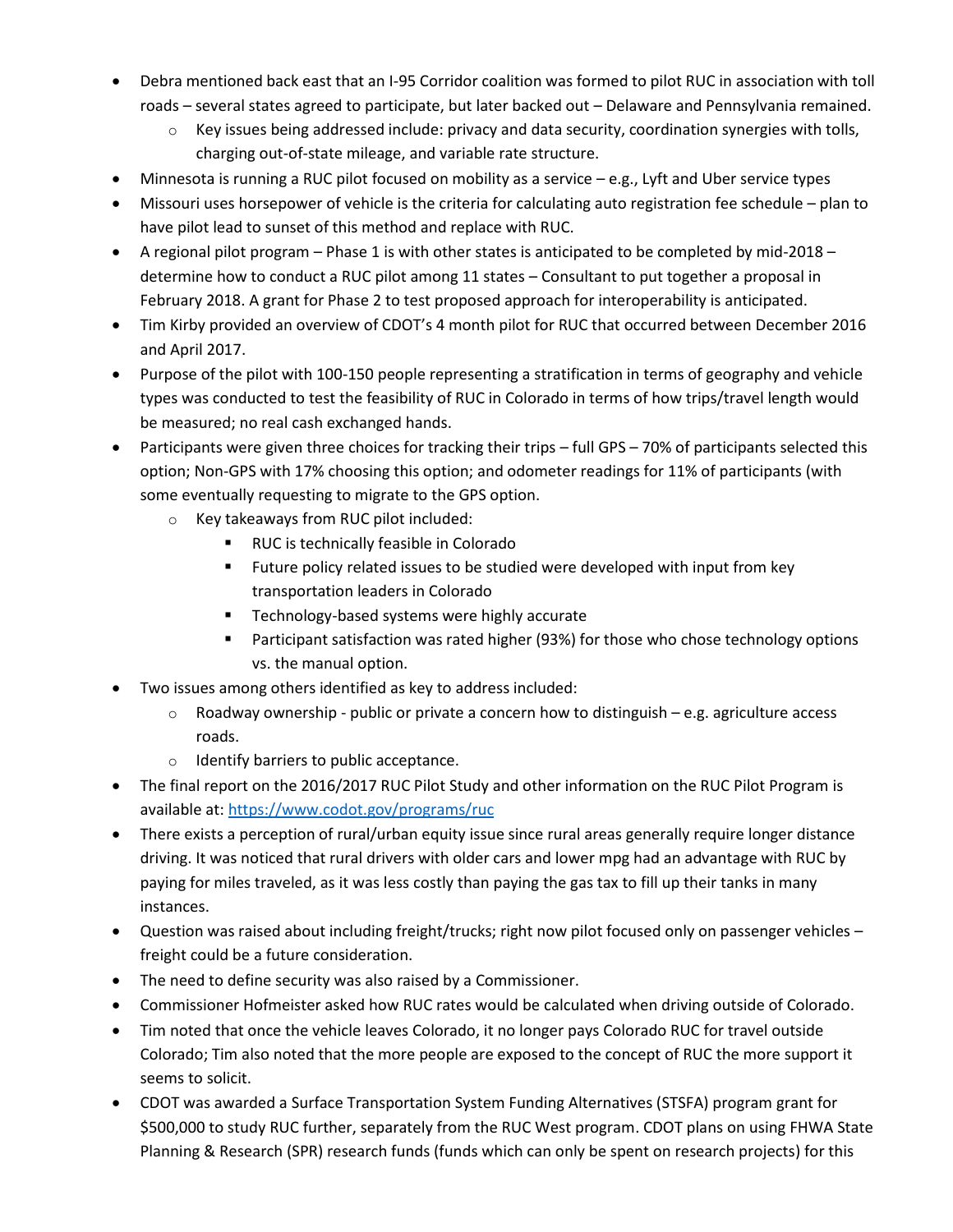project by switching the funds, using a toll credit. The rationale behind this fund swap is to keep as much dollars as possible on transportation system projects.

- CDOT plans to partner with other state agencies on this including the Farm Bureau and Dept. of Revenue, along with the Governor's Office of Information Technology.
- The STSFA grant funded project is anticipated to begin in 2019 after coordination with other states and RFP development occurs in 2018.
- Executive Director Lewis noted that it is important to learn more about RUC in a deliberative and thoughtful approach, as the need for this funding mechanism may come quickly.

# **PD 1601 Workshop (Herman Stockinger and Steve Sherman)**

**Purpose:** To provide the current Transportation Commission an overview of the Commission and CDOT policy and process for constructing and modifying interchanges on the state highway system, as laid out in Policy Directive 1601.0.

#### **Action:**

- Provide understanding of what the process is for constructing and modifying interchanges on CDOT property.
- Discuss with the Commission whether modifications to the Policy Directive are appropriate (and what level of modifications are believed to be necessary).
- Prepare the Commission for action on specific upcoming interchange requests in the coming months.

- This policy has not been updated for 10 years.
- The process applies to CDOT and Local applicants (developers and other private interests work through their local government). Each proposal is different, unique, and based the complexity of the project, thus there is a need for a consistent process.
- In year's past, a "mantra" of the Transportation Commission was "if it is a developer driven interchange" the state will not pay for it. The 1601 approval process is what exists to ensure that CDOT is not held inappropriately responsible for interchange improvements.
- Three types of interchange modifications are outlined in the policy:
	- $\circ$  Type 1 New Interchanges on the Interstate and Freeway system
		- **These are approved by the Transportation Commission (TC)**
	- $\circ$  Type 2 New interchanges on the remaining state highway system and modifications to interchanges
		- **These are approved by the Chief Engineer**
	- $\circ$  Type 2a Minor modifications to interchanges, which do not require a system level analysis
		- **These can be delegated by the Chief Engineer for approval to the Regional Transportation** Director (RTD).
- A Commissioner asked if local governments have had an opportunity to comment on PD 1601. The answer was no, but if modifications are minor, generally no comments are requested of locals, but if major changes to an intersection are being considered then locals are requested to comment on the process.
- Steve Sherman provided an overview of an interchange improvement at I-70 and  $32<sup>nd</sup>$  Avenue in Wheatridge – a Tier 1 improvement anticipated to be presented to the Commission for approval in either February or March 2018.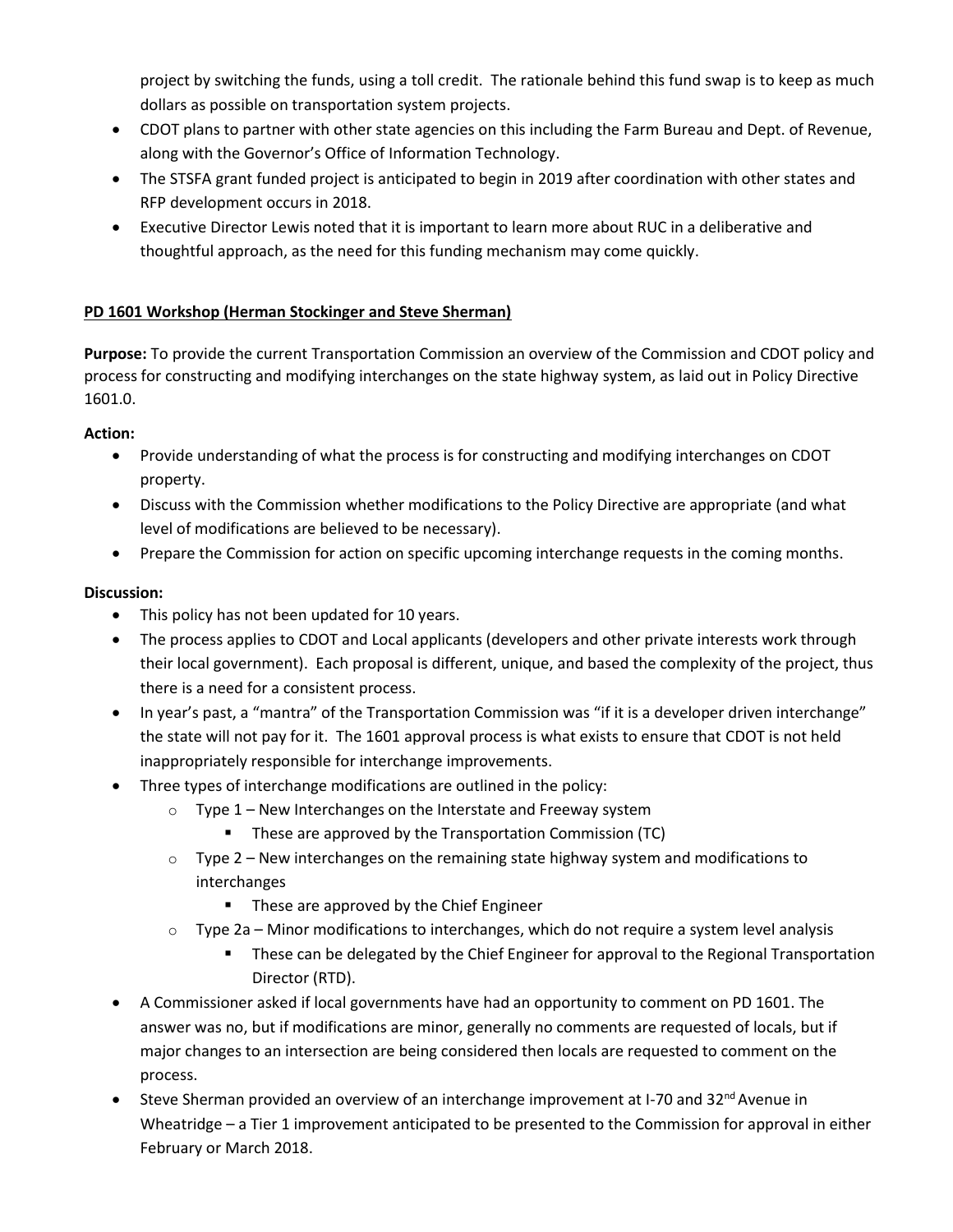- An overview of the Jefferson Parkway Interchange, type 2 improvements, was reviewed, and the project level study recommends intersections to be constructed for opening day on SH 93 and SH 128, and an interchange at SH 72. This will also be brought back to the Commission sometime in the future for formal approval.
- Commissioner Gilliland asked about longevity of approvals related to future development would another development project in the same area also require going through this process? The answer is yes if need for modifications to or new interchanges are triggered.
- Commissioners supported this approach to sharing responsibilities for interchange improvements when prompted by developers, and one Commissioner recommended a similar policy for roadway expansion improvements.
- Executive Director Lewis noted that if CDOT considers the need for an interchange due to regional mobility needs, then the new or modified interchange along a CDOT owned, operated, and maintained corridor would be CDOT's financial responsibility.

## Transit and Intermodal (T&I) Committee Meeting

- Evan Enarson-Hering provided an overview of the State Freight and Passenger Rail Plan (SFPRP) and the Colorado Freight Plan (CFP).
- A Joint Plan Advisory Committee (JPAC) the first of its kind was formed to provide strategic direction for the two plans that were developed in partnership between Division of Transportation Development (DTD) and the Division of Transit and Rail (DTR) (including members from the Statewide Transportation Advisory Committee [STAC], Transit and Rail Advisory Committee [TRAC] and the Freight Advisory Committee [FAC]).
- A working group was created for each plan with key stakeholders at the table.
- Colorado Freight Plan
	- o CFP is a living document that will be continually updated.
	- $\circ$  Many external stakeholders that did not previously participate in development of these plans included the Farm Bureau, Economic Development Council of Colorado, Colorado Motor Carriers (CMCA), the Office of Economic Development and International Trade (OEDIT), and others.
	- $\circ$  Plans identified 4 for CFP and 5 for SFPRP key strategies ripe for implementation, which are a short list of priority strategies.
	- $\circ$  CFP is performance-based and identifies specific freight projects, with a flexible funding approach.
- State Freight and Passenger Rail Plan
	- o No dedicated freight funds outside of FHWA Section 130 funds.
	- o Identifies significant freight and passenger rail needs.
	- o Calls to establish a Freight Rail Assistance Program primarily to support Colorado's short line freight railroads.
- JPAC Communications Product
	- $\circ$  Colorado Delivers is an initiative at CDOT working with industry and state agencies (initial pilot launch with OEDIT, New Belgium Brewery and CMCA, to promote the positive aspects of freight linking its importance to the state economy and changing negative perceptions.
	- o Components of Colorado Delivers:
		- **Coloradodelivers.org website with promotion materials for participant entities**
		- **Logo for entities to use in conjunction with their logos**
		- Video
		- **Infographic**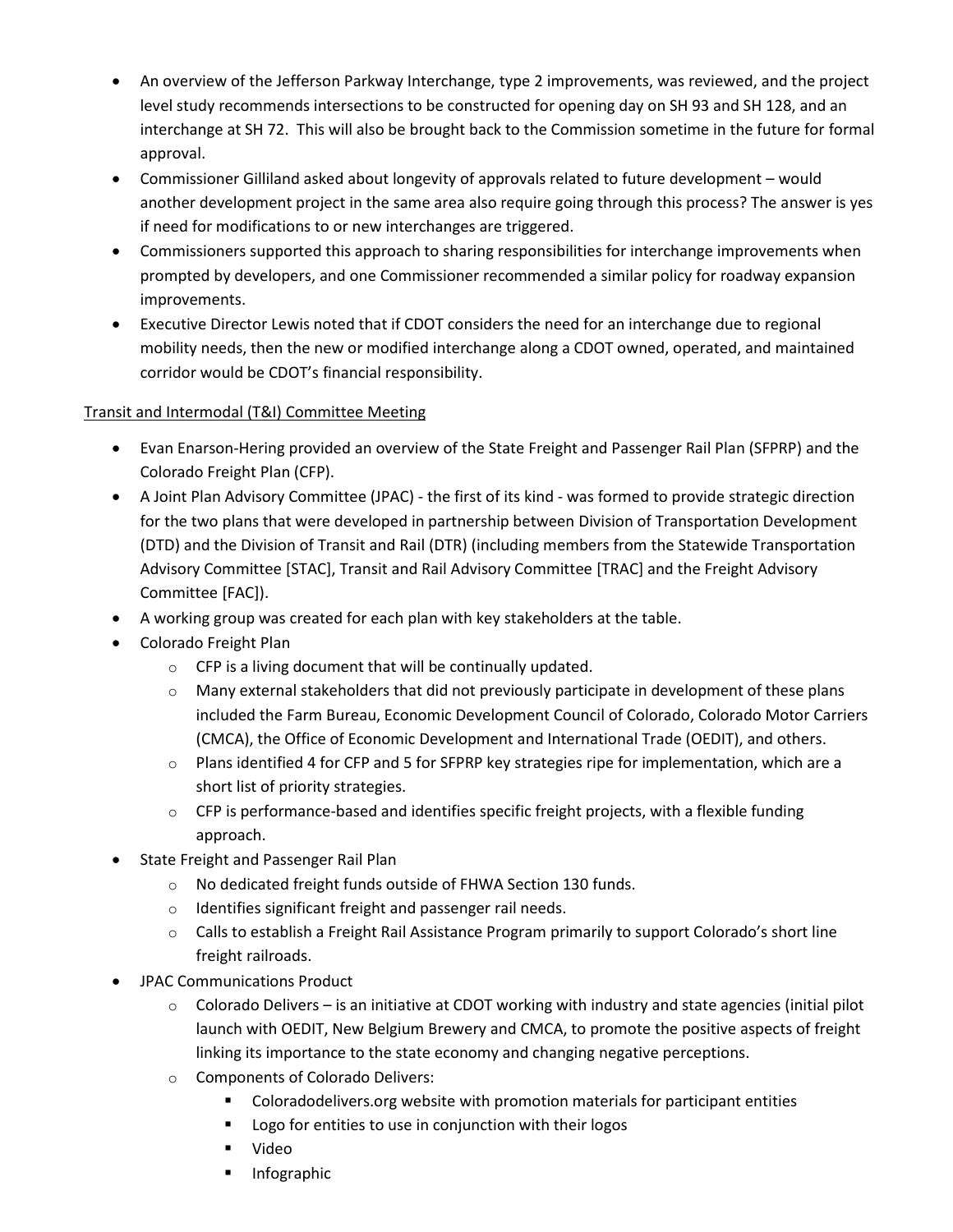- One-Pager
- **Bumper Sticker Template**
- o Hope to eventually launch Colorado Delivers with help from Governor's Office.
- $\circ$  Commissioner Gilliland expressed concern over a statistic that indicated a 50% increase in rural deliveries – this will continue to place increased demand on local roadways.
- $\circ$  Commissioners supported this effort and glad to see CDOT is leading the way. Great work.
- 5311 Project Selection Funding Allocation Method for Operating Awards (David Krutsinger)
	- $\circ$  David Krutsinger gave an overview and update on the 5311 fund allocation process and fielded questions from Commissioners regarding this proposed process.
	- o Method of funding allocation is based on:
		- Size of transit provider agency.
		- **Niles traveled**
		- **Hours for trips**
		- **Total budget**
	- o Added \$2 million to operations budget from capital funds.
	- $\circ$  Updates to the process addressed concerns related to smaller providers covering multiple counties, and providing rural areas access to critical services. Process increased budget by 10% for smaller providers. More discussion is needed to fully address these concerns.
	- $\circ$  Commissioner Zink expressed concerns over not basing allocations on need it was explained that needs are outlined in 5311 grant applications.
	- o Grants also require matches from recipients.
	- o Commissioner Zink also noted that better information on ridership data is needed, and getting a uniform approach to data collection for ridership is desired.
	- $\circ$  Increase for some small providers is over 100% it was explained that although the percentage was high the dollar amount is generally low and not an amount to make major changes.
	- $\circ$  More work needs to be done to update this approach, and it is anticipated its level of success will be continually monitored in case more changes to the process are desired.
	- $\circ$  DTR tracks grants previously funded and to see if conditions are improving for recipients.
	- $\circ$  COTRANS is a DTR tool that automates consideration of required application information.
	- o A transition plan is proposed that would take 5-6 years for full allocation distribution transition process to occur.
	- $\circ$  Impacts in minimum wage is also impacting hiring practices and feasibilities at agencies.
	- $\circ$  Plan for another workshop in February to discuss the process further, and potentially approve an approach for use over the next year or two.
	- $\circ$  Commissioners agreed and expressed that more information is needed before they can approve this process for 5311 funding allocation.
- SB 267 Approach Update (David Krutsinger)
	- o Working on developing a process to spend SB 267 funds for transit.
	- $\circ$  Hope to use similar criteria to highway Development Program projects for transit.
	- $\circ$  Will remove ETL from transit projects and will link transit where feasible to highway projects (e.g., Park-n-Rides).
	- $\circ$  DTR anticipates coming back to the Commission with a long list of transit projects for the Development Program as there are lots of unfunded transit needs.
- Safe Routes to School (SRTS) Projects (Leslie Feuerborn)
	- $\circ$  Debra Perkins-Smith explained that by legislation a Commission action is required, through the T&I Committee and is generally on the consent agenda for the Commission.
	- o Grant application request covered \$2.5 million.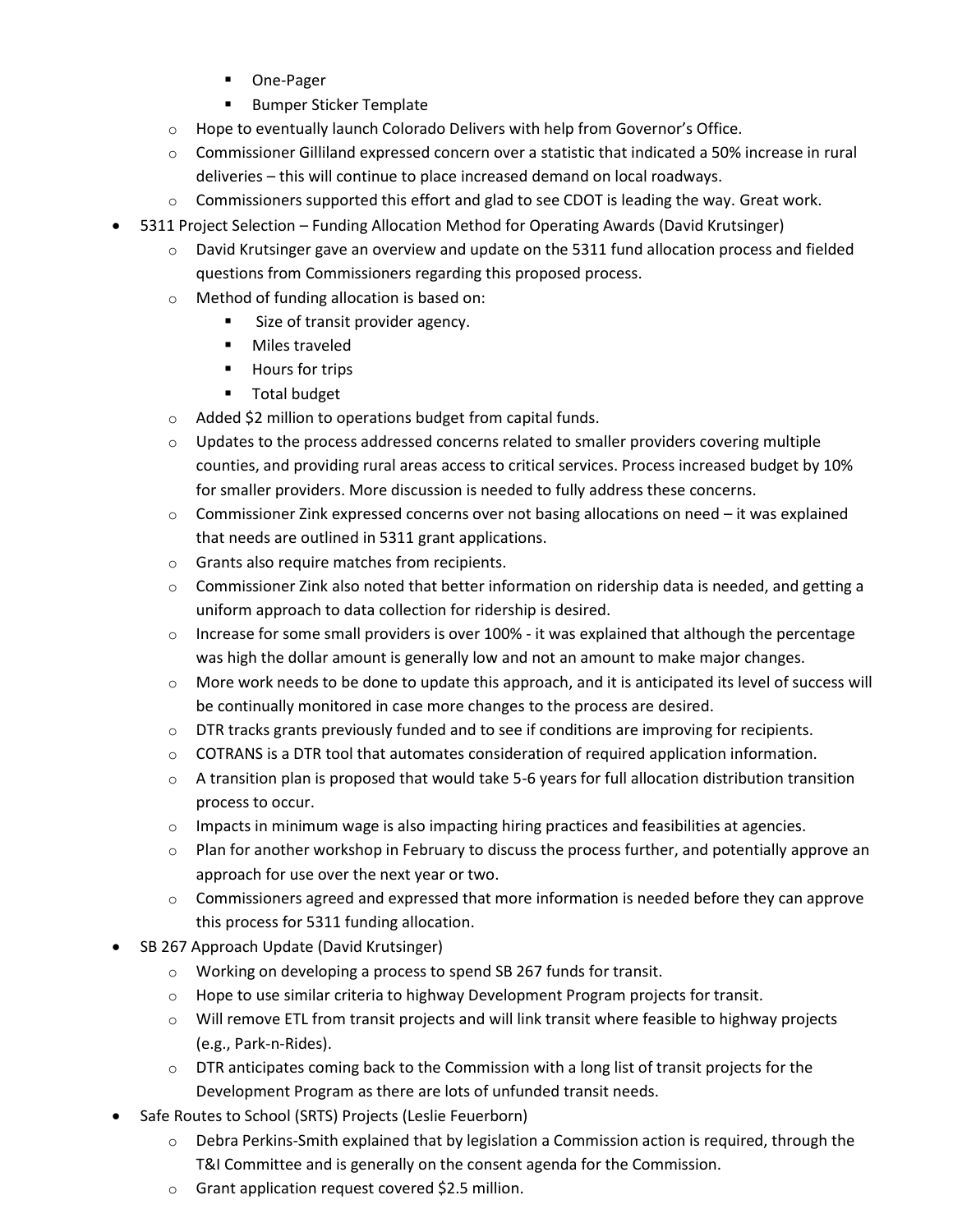- o Leslie Feuerborn, SRTS Program Manager explained that all CDOT Regions were represented in the projects selected.
- $\circ$  This year they have selected 15 projects 10 non-infrastructure projects and 5 infrastructure.
- $\circ$  City of Woodland Park and Thornton applicants from last year jumped back into the applications this year as the amount of applications submitted were below the \$2.5 million – with these two projects back in the amount is now \$2,441,867.
- o 23 schools benefit from these projects.
- $\circ$  A Strategic Plan was developed last year to assist with funding decisions making decisions more data-based.
- $\circ$  The current SRTS project minimum cost covered is \$50,000 and they are planning on increasing that to \$100,000 (not including local matches). For the project maximum costs covered by SRTS it is currently \$350,000 and they plan on increasing that to \$500,000, also not including local matches.
- o Application process was noted by some applicants to be onerous.
- $\circ$  Freight delivery and pickup increases in local areas near homes and schools was noted to negatively impact travel to school by bicycle and walking due to safety and mobility issues that arise.
- $\circ$  Concept of CDOT Regions helping interested parties with SRTS applications was mentioned.
- $\circ$  Commissioners on T&I Committee recommended to forward SRTS program to the full Commission for approval.
- Quarterly Reports & Information (David Krutsinger)
	- o Bustang Ridership continues to increase.
	- $\circ$  Rural Regional/Outrider Program Service provided by Village Tours between Lamar and Pueblo has transitioned to the Outrider Program. A soft launch initiated on January 2<sup>nd</sup> with same ridership resulting as experienced with Village Tours. A hard launch is anticipated for April 2018.
	- $\circ$  Transit Grants have vastly improved grant distribution turnaround times with average of 23 days – this is the first time that all grants were executed prior to January 1st.
	- $\circ$  RFP/State Transit Plan going out for RFP at the end of this month/early next month.
	- $\circ$  State Management Review/FTA's Triennial Review 110 documents are due on January 31st with an on-site review scheduled for September 10th -13th; Executive Director Lewis asked how is it going preparing for this. David responded better compared to last time.

# **Transportation Commission Regular Meeting Thursday, January 18, 2018, 9:30 am – 11:30 am**

#### **Call to Order, Roll Call**

# **Audience Participation – Subject Limit 10 minutes; Time limit 3 minutes)**

Kent Moorman, City of Broomfield thanked CDOT for the draft ballot list and noted minor edits to include Adams and Broomfield Counties as contacts to project 143, SH 7. Also noted support for I-25 project from E-470 to County Line Road and I-25 from 84<sup>th</sup> to Thornton Parkway.

Elise Jones, Boulder County Commissioner, noted that when communities are making matches need equitable return on investments. Willing to see Front Range communities pay a bit more to support the state, but investments need to be reasonable. CDOT has made improvements to the draft ballot list, but they are not finished. Need to consider the 2014 Northwest Mobility Study.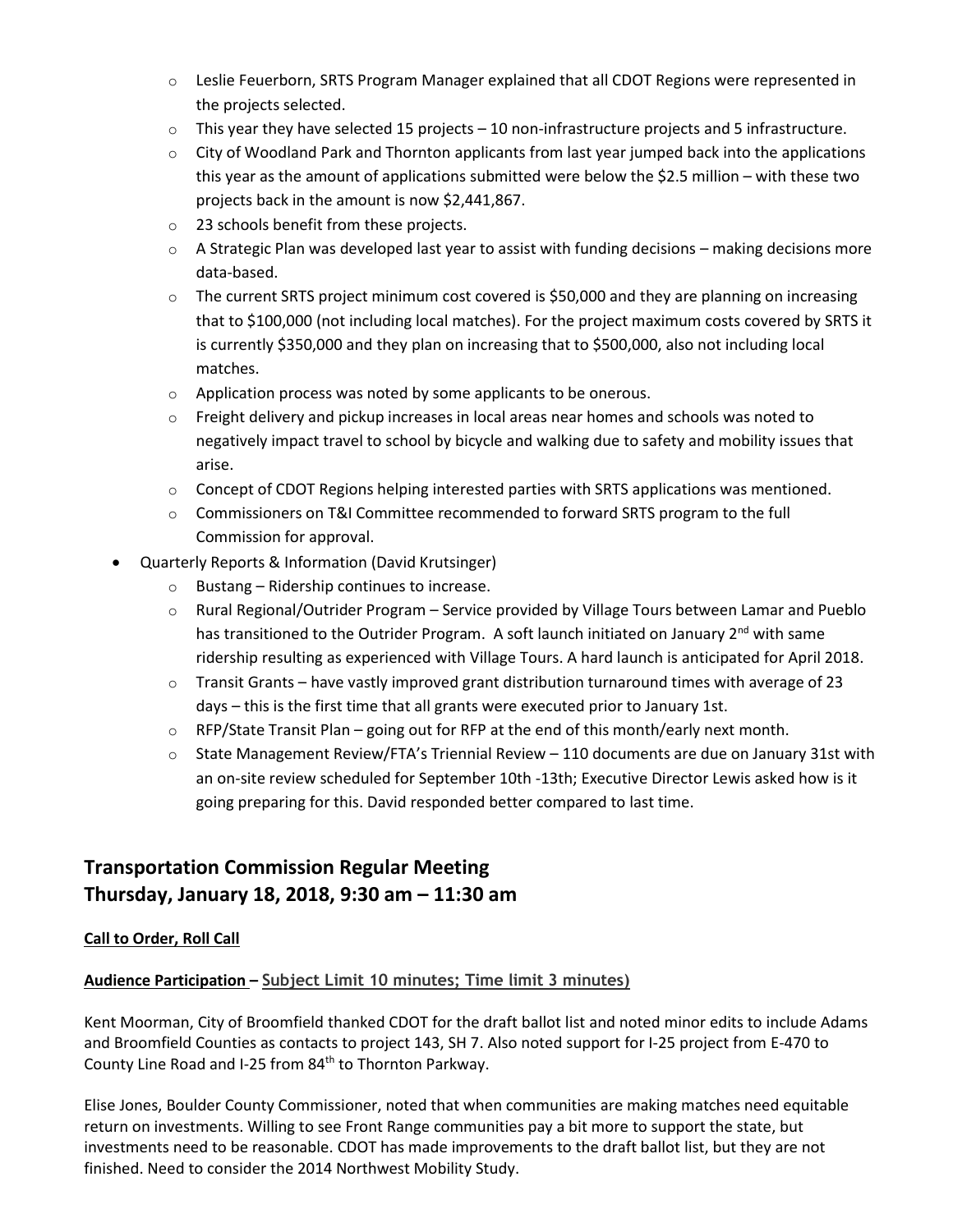Bob Muckle, Mayor of Louisville, seconded other comments raised and expressed support for tax increase. Noted the need to convince voters to support by having something for them in their neighborhoods.

### **Comments of Individual Commissioners**

- Commissioners welcomed Executive Director, Mike Lewis.
- Commissioners congratulated David Krutsinger on his promotion to Division Director of DTR.
- Meeting with Cities and Counties have begun and Commissioners are attending.
- Audience participants where thanked by Commissioners for coming and sharing their concerns and comments.
- Commissioner Thiebaut noted that the public understands the link between transportation and their quality of life.
- Any promises made in a ballot need to be honored.
- Commissioner Hofmeister expressed concern over private electric vehicle charging and mobile device charging on public facilities, as it is not the intention for publically funded electricity to charge privately owned vehicles or devices.
- Commissioner Peterson noted increasing trend of diesel vehicle owners who can control their emissions are turning on high emissions at inappropriate locations – e.g., near CDOT roadway projects causing health and safety concerns – need to look into this more.
- Commissioner Connell thanked Executive Director Lewis for his responsiveness when a chunk of concrete fell from a bridge at Floyd Hill. Branded Cities was taken off this month's agenda to study components of it further. Highway Patrol fees was mentioned as an issue that needs to be brought to the state.
- Commissioner Scott recognized Joe Mahoney, who is retiring, for all his dedication and helpfulness. Thanked and expressed appreciation to CDOT staff. CDOT has RoadX, RUC and has a long way to go, but is at the forefront of technology nationally. We can't build our way out of congestion.
- Commissioner D'Angelo complimented staff for help with a customer who needed to better understand the I-225 at Belleview repaving and rerouting project components. Once proper information was shared, provided by Region 1 staff, the customer was comfortable and was contented. Also noted that now is unique window of time for CDOT to get additional support for a ballot. Need to take advantage of this and develop a thoughtful approach to educate citizens.
- Commissioner Gilliland pleased that I-25 North between SH 14 and SH 402 interchange project is solidified. Working on SH 71 for improvement to encourage more truck use and potential economic development to the areas. Recognized appreciation for Tom Lorz's new article releases with one that noted AASHTO Committee that focuses on intermodal transportation. People not interested in projects, more interested in quality of life impacts.
- Commissioner Gifford noted that the draft ballot list is not final and will read the Northwest Mobility Study.
- Commissioner Zink welcomed Executive Director Lewis and has high expectations for the coming year under his leadership.

#### **Executive Director's Report (Michael P. Lewis)**

- Recognized folks contributing to the draft ballot list development Thank you!
- Financial close of Central I-70 is complete

#### **Chief Engineer's Report (Josh Laipply)**

- Thanked staff for draft ballot list work Herman and team.
- CDOT was on a call with USDOT to discuss generally DOT readiness to spend extra funding if it becomes available. Determined most DOTs are not ready to spend. Found out California and Colorado are the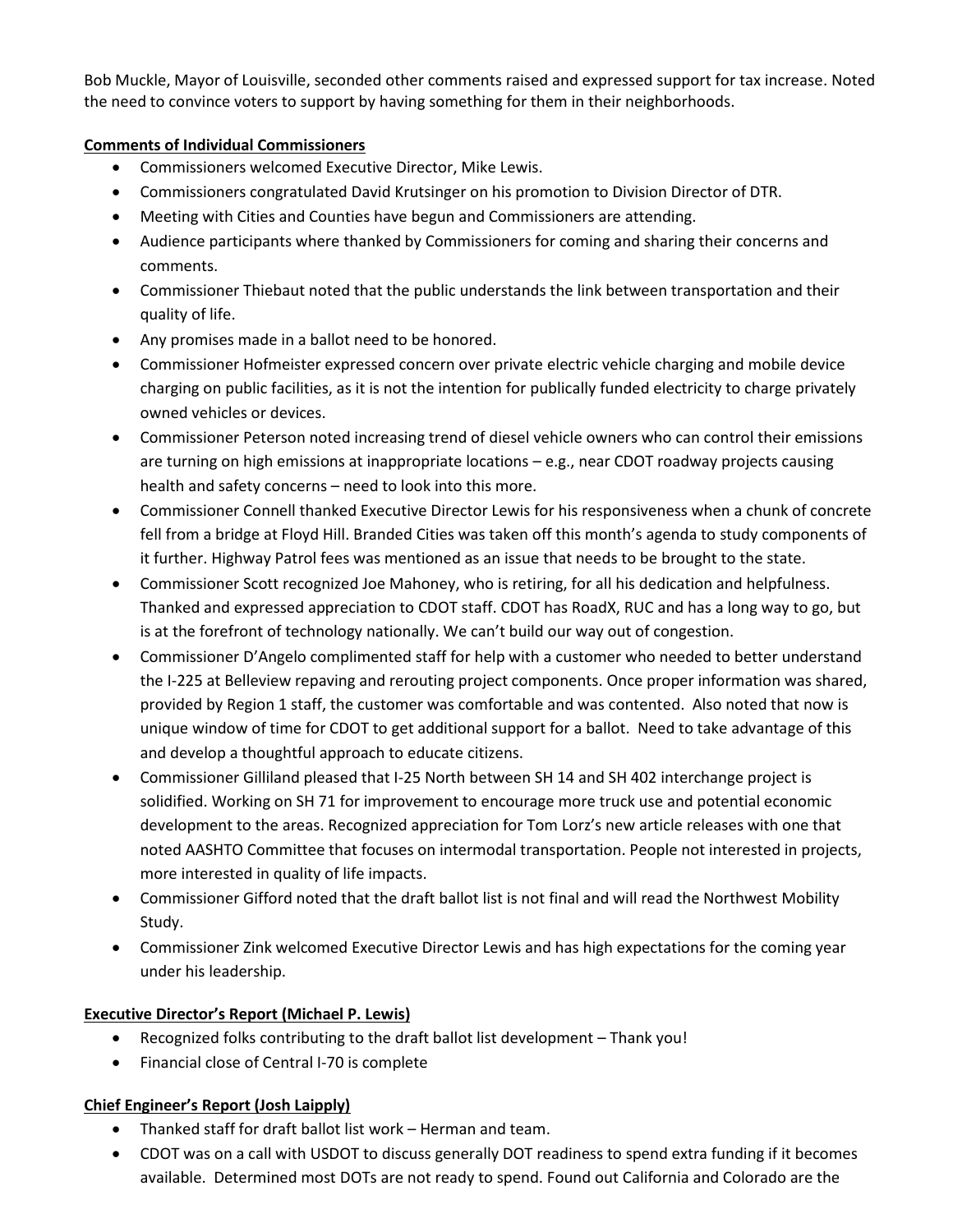most prepared to spend at this point. How to refine the planning process to allow for more DOTs to be prepared to spend extra money was a discussion item.

 Closed out calendar year for construction and met spending goal – spent \$659 million that was within 4% of meeting the target. Spending now is more like 2014 numbers, since Responsible Acceleration and Maintenance of Partnerships (RAMP) project money has been spent.

## **HPTE Director's Report (David Spector)**

- David provided an overview of key HTPE accomplishments over the past six months.
- Swore in a new HPTE Board member Anastasia Khokhyrakova.
- Hired Toll Operations Manager, Kelly Brown.
- Recognized Joe Mahoney's 25 years at CDOT, who is retiring.
- Central I-70 Financial Close with TIFIA and bonds went well. Bonds were obtained for a good price.
- HPTE produced and published a 1.5 year mid-range horizon plan that is available on the HPTE website; recognized Kari Grant for her work on this.
- Board signed a digital communications agreement.
- Met with proposers for the ETL Master Plan.
- Continuing to monitor and maintain ETL projects across the state.
- Fee for service review was conducted to evaluate HPTE's work performance for CDOT.
- Working with RoadX and coordinating with Hyperloop entities.
- Conducted public outreach and training in Durango
- Participated in Public Private Partnerships (P3) boot camps locally with City and County of Denver.
- Denver's P3 Office serves as a center of excellence.

#### **FHWA Division Administrator's Report (John Cater)**

- Alicia Nolan has been promoted to FHWA Division Administrator in Pennsylvania.
- New road in Weld County, extension of CR 49 between Keenesburg (I-76) and Kersey (US 34).
- Safety is still an issue with increase in fatalities by 20, over 30 years the crashes per miles traveled have gone down, but in the last 3-4 years the crash numbers and fatalities are drifting up.
- Commissioners Hall and Hofmeister specifically requested additional information regarding this subject.
- Executive Director Lewis noted safety is CDOT's number one concern, and requested a Commission safety workshop so the trends and causes can be better understood, and what CDOT is doing in response.

#### **STAC Report (Vincent Rogalski)**

- SFPRP comment from STAC is to consider Tennessee Pass Railroad as a candidate for renewed use.
- No STAC comments on DTR SB 267 plans.
- Ballot list timing understood by STAC, will update at next meeting this month.
- For Statewide Programs on ballot list, consider adding passing lanes, and use term maintenance instead of asset management. Supports using percentages vs. dollars for statewide programs.
- Ballot combination of SB 267 risks public perception of bait and switch; need careful messaging to the public on the ballot list.
- STAC approved the 2045 revenue projection scenarios with high and low categories.

#### **Technology Committee Update (Peter Kozinski)**

- Amy Ford has been appointed the Director of Advanced Mobility overseeing:
	- o RoadX Program
	- o Division of Transportation Systems Management and Operations (TMS&O)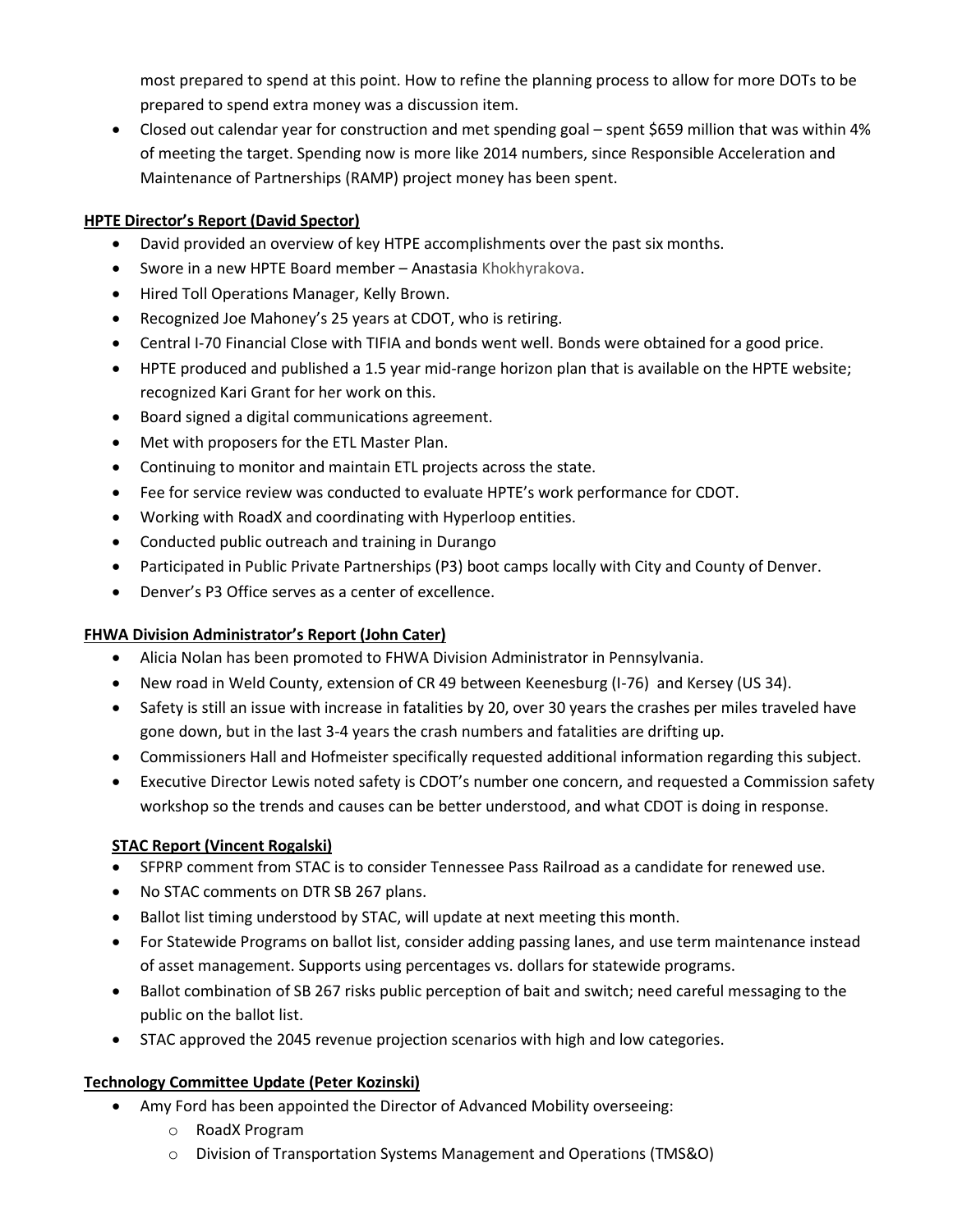- Executive Director Lewis noted that CDOT is keeping focused on the future as initially desired by Shailen Bhatt and the Governor. Operations is at the forefront, with TSM&O as the now, and RoadX as the future.
- Connected Vehicle ecosystem development is ongoing and fully underway.
- Hyperloop feasibility study is taking place and due to finish in August 2018. Arrivo Group has chosen Colorado for building a test track along E-470.
- The Federal Communications Commission (FCC) is considering whether their spectrum can be shared with other uses such as telecomm, which the transportation industry, CDOT, AASTHO, ITS America, auto manufacturers, MADD, trucking and others oppose.
- TSM&O plans to begin its Smart Mobility Plan, an effort required by the FHWA to plan for ITS infrastructure for the next five to 10 years. TSM&O will be initiating effort to include more comprehensive planning for the future, using Connected and Autonomous Vehicle frameworks to determine future technology infrastructure investments (will provide more information at next TC meeting). This Plan will be completed and feed into the larger Statewide Planning process and will also inform metro Denver's Mobility Choice effort (longer term planning for the metro area).
- CDOT has advertised to begin construction of the Smart 25 system on northbound I-25 from Ridgegate to University. Construction (some improvement to ramps and installation of the sensors) will begin in spring with early test in summer 2018.
- CDOT is moving forward with two pilot efforts to create travel demand and travel supply modeling that work to model impacts of connected and autonomous vehicles.
- Based on SB 17-213's requirement that CDOT and CSP develop a process to approve testing of autonomous vehicles in Colorado, CDOT, CSP, and DOR formed an Autonomous Mobility Task Force to meet monthly beginning September of 2017. To date, the Task Force has received two applications to test: one for the CDOT autonomous attenuator truck, and another for EasyMile's autonomous shuttle on Panasonic's campus at their grand opening on December 4, 2017. The Task Force approved EasyMile's application and was invited to the grand opening of EasyMile's headquarters, which was attended by the Governor. The CDOT autonomous attenuator application is still being reviewed by the Task Force.

#### **Act on Consent Agenda – Approved unanimously on January 18, 2018**

- [Resolution to Approve the Regular Meeting Minutes of November 16, 2017 and December](https://www.codot.gov/about/transportation-commission/documents/2018-agendas-and-supporting-documents/january-2018/base-packet/6-consent-agenda.pdf) 13, 2017 [\(Herman Stockinger\)](https://www.codot.gov/about/transportation-commission/documents/2018-agendas-and-supporting-documents/january-2018/base-packet/6-consent-agenda.pdf)
- [Property Disposal: W. Hampden & Jason St. \(Parcel](https://www.codot.gov/about/transportation-commission/documents/2018-agendas-and-supporting-documents/january-2018/base-packet/6-consent-agenda.pdf) 32) (Paul Jesaitis)
- [Property Disposal: EX-1 and EX-1A \(Mike McVaugh\)](https://www.codot.gov/about/transportation-commission/documents/2018-agendas-and-supporting-documents/january-2018/base-packet/6-consent-agenda.pdf)
- [Housing Policy Directive \(Susan Rafferty and Kyle Lester\)](https://www.codot.gov/about/transportation-commission/documents/2018-agendas-and-supporting-documents/january-2018/base-packet/6-consent-agenda.pdf) with Procedural Directive to be studied further before final approval by the Commission.
- Resolution to Approve [Release of CDOT R1 South Holly \(Kathy Young\)](https://www.codot.gov/about/transportation-commission/documents/2018-agendas-and-supporting-documents/january-2018/base-packet/6-consent-agenda.pdf)

# **Discuss and Act on the Proposed 7 th Budget Supplement of FY 2018 (Jeff Sudmeier) – Approved unanimously on January 18, 2018.**

- $\bullet$  Region 4
	- $\circ$  \$ 14,500,000 North I-25 Express Lanes Project RAMP HPTE Development Funds This funding will be used to fund the gap between the guaranteed maximum price and the best and final offer bids that were received through the most recent proposals.

**Discuss and Act on ROW Acquisition Authorization Requests (Josh Laipply) – All but two projects for Region 2 (Project codes: 22079 and 17666) were approved unanimously on January 18, 2018 – as Commissioner Thiebaut abstained due to a conflict of interest. Region 2 projects (22079 and 17666) with ROW acquisition authorization requested passed with ten yes votes and one abstention.**